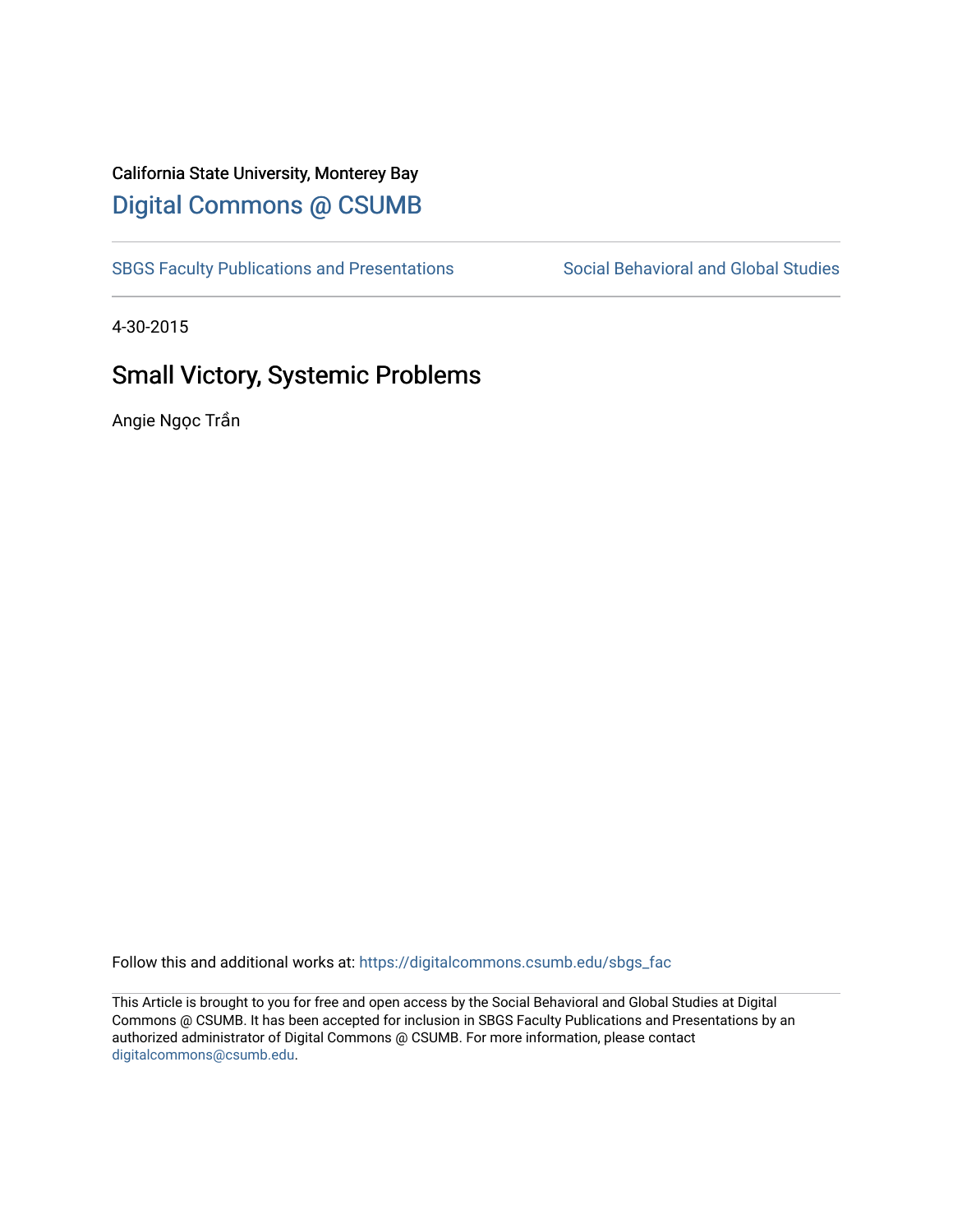# Small victory, systemic problems

#### [ANGIE](https://www.newmandala.org/author/angie-ngoc-tran/) NGOC TRAN - 30 APR, 2015



Angie Ngoc Tran examines the causes and consequences of a recent strike of over 90,000 Vietnamese workers for social insurance justice.

The recent seven-day strike from 26 March-1 April of 90,000 Vietnamese textiles workers in Binh Tan District, Ho Chi Minh City was explicitly against state policy.

But it was also against management in the Taiwan-listed Pou Yuen Vietnam Co Ltd, which specialises in making footwear and other materials for some of the world's biggest brands.

The root causes of the strike were systemic problems in labormanagement-state relations: an exploited migrant workforce who are exhausted way before their official retirement age while manufacturing for the global capitalist system; an underfunded social insurance system caused by shirking and recalcitrant owners (mostly foreign); and a rule of law that fails to protect workers' basic rights.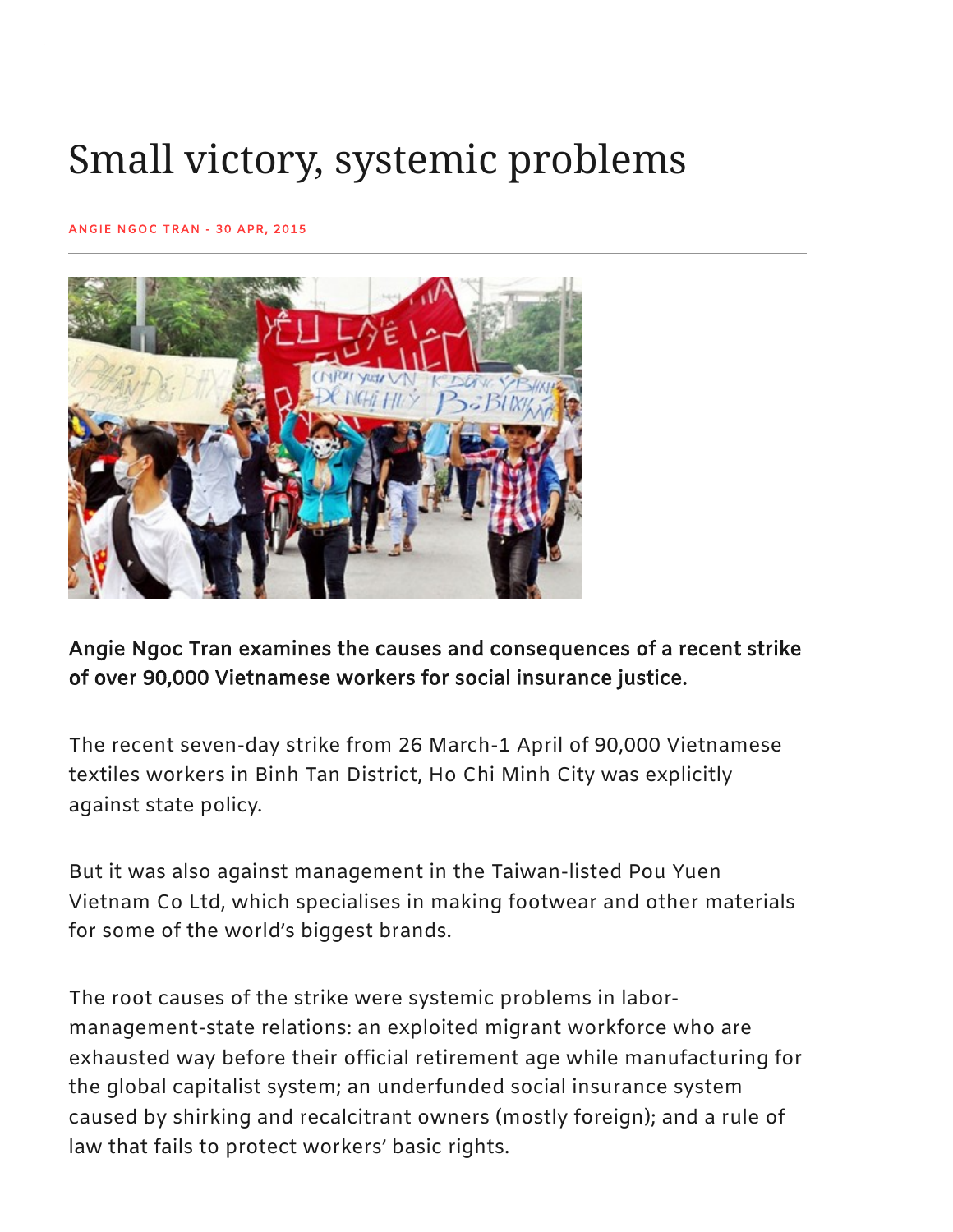Workers won a small victory: an official Prime Minister's announcement published in newspapers on 2 April 2. The government proposed to the law-making National Assembly to amend Article 60 of the 2014 Law on Social Insurance in their upcoming 20 May meeting.

They propose a law that would be "flexible" in providing workers with two choices: getting lump-sum social insurance payments when they stop working, or waiting until they reach their respective retirement age (60 for men and 55 for women) to get their monthly pension after accumulating 20 years of social insurance payments.

Recent labor history helps in understanding Vietnamese labormanagement-state relations. Strikes against state policies have happened before. The 2005-6 strike wave–thinly veiled in FDI factories–ended up forcing the state to legislate and FDI factory owners to comply with a 40 per cent minimum-wage increase (over a frozen minimum wage in the previous seven years). This was followed by the 2007 strike waves which institutionalised annual cost-of-living increases and rising minimum wages in domestic sectors (state and private).

<span id="page-2-0"></span>Strikes against both foreign and domestic management practices of fleeing the factories and/or expropriating workers' contributions to the general social insurance funds date back to 2010. Worker discontent and strikes on the loss of their social insurance benefits (including both social insurance and health care coverage), $[1]$  and the fear of a bankrupt Social Insurance system as debts continue to mount nationwide, had caught the state media's attention and surfaced in public debates in 2014, including in the Vietnamese Parliament.  $[2]$  So this 2015 strike is not a copycat of the Yue Yuen worker strikes in China as argued by one pundit.[\[3\]](#page-13-2)

<span id="page-2-2"></span><span id="page-2-1"></span>One needs to know the multiple-level of hierarchy in the global supply chain in order to pin down management responsibility to workers. In this case, at the top of the power hierarchy are brands like Nike, Adidas, Converse, Timberland, New Balance, and Ikea.

These companies place an order with the Taiwan-listed Pou Chen Group, a vendor who then places orders with its subsidiary, the Chinese shoemaker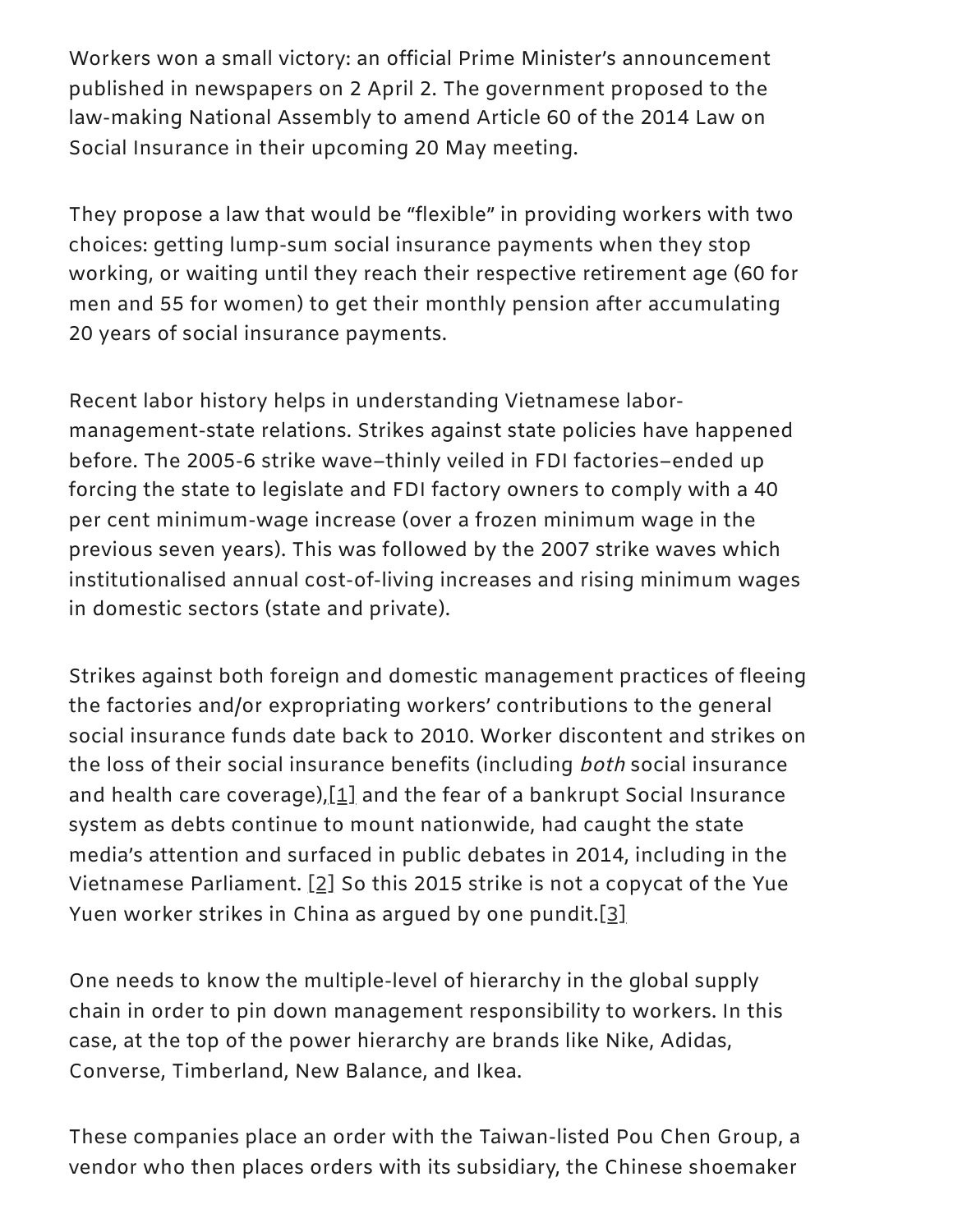Yue Yuen Industrial Holdings Ltd. Yue Yuen places orders with Pou Yuen, a supplier that employs over 90,000 Vietnamese workers who make sports shoes and apparels for the top buyers. Pou Yuen also has its subsidiaries in Tien Giang Province (southwest of Binh Tan district), where there were many unreported strikes also against the proposed new social insurance law.

Meanwhile, the state has failed to enforce its social insurance laws, unable to discipline fleeing and shirking owners, and suffering from rising debts. In all fairness, the proposed new social insurance law could have worked for workers' long-term retirement benefits in a system that duly receives contributions from labor and management. But the reality is lopsided: workers contribute; management doesn't, without penalty from the government. Already stated in the 2014 draft of the social insurance law revisions, Article 60 rules out workers' ability to take out one lump-sum payment when they stop working *before* reaching their retirement age.

The lack of protest back then was probably due to the vague legal language and more pressing concerns (such as legal retirement ages). In a 2014 draft, Article 60 does not explicitly stop lump-sum payments, but implies this inability in a vague statement: "Accumulating the whole period that workers contribute to the social insurance funds." This means that the funds will be available to workers only when they reach their legal retirement age, not before.

<span id="page-3-0"></span>It is preposterous for Pou Chen (the Taiwan-listed vendor) to claim that "the strike concerned government policy and it had no authority to intervene beyond facilitating dialogue." $[4]$  The strike's cause, while not explicit, relates to management shirking its social insurance responsibility to its workers. In this case, capital successfully transfers responsibility to the state. "Facilitating dialogue" is a lip service that does not get at the root cause of this systemic problem.

Meanwhile debts are mounting. According to the vice president of the Vietnamese Social Insurance office, Mr Nguyc╗En —P Hunh Kh F▒ Fong, as of 15 April 15, the total debt is 5,500 billion VND [about USD \$2.6 billion], of which 700 billion VND [about USD \$333 million] is completely lost due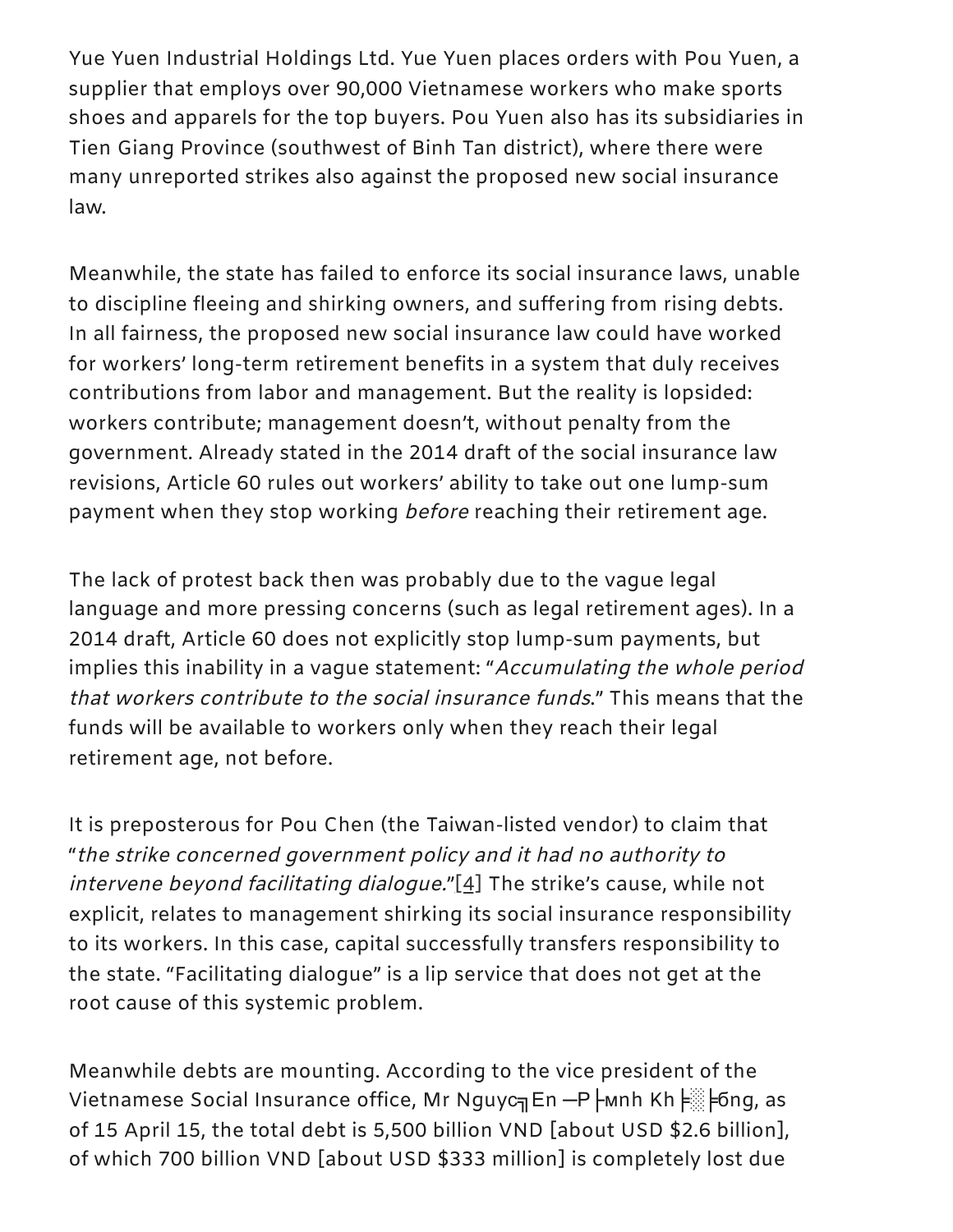<span id="page-4-0"></span>to fleeing owners (mostly foreign) and factory bankruptcies leaving thousands of workers stranded with their back pay unpaid.[\[5\]](#page-14-0)

The total figure for all of 2014 is even more staggering; according to the Vietnam General Confederation of Labour (VGCL) President, Mr - Pc ||<sub>11</sub> ng Ngc<sub></sub> Hc T H ng, companies still owed over 7,000 billion VND [about USD \$3.3 billion] on their social insurance contributions (for both social and health benefits): a big loss for workers who diligently paid their share into this system.[\[6\]](#page-14-1)

<span id="page-4-2"></span><span id="page-4-1"></span>The situation has gotten worse in 2015: in a survey of 1,200 enterprises nationwide, 100 per cent owed social insurance contributions to the state funds.[\[7\]](#page-14-2) But workers have complained that Pou Yuen deducted money from their salaries for social insurance for three months but failed to pay it to the state social insurance office: a common violation that led to the looming insolvency of the social insurance funds.[\[8\]](#page-14-3)

<span id="page-4-3"></span>Pushed by this phenomenal collective action, the joint delegation– including the Ministry of Labor –Invalids and Social Afairs (MOLISA), VGCL, the Social Insurance Office, the Government Inspectorate, and the Central committee of Fatherland Front–proposed to take violating companies to court for avoiding to pay into the social insurance funds and expropriating workers' contributions. This initiative may sound good on paper, but is incredibly difficult to implement with an ineffective legal system in Vietnam.

#### How did this strike happen?

On the morning of 26 March, after listening to the Pou Yuen enterprise labor unions explain the meaning of the revised social insurance law, especially Article 60 (which prevents workers taking out a single lump-sum social insurance payment upon leaving work), workers started to strike. A group of male workers went around the factory to mobilise other workers by turning off the electricity so all the machines were shut down and the shop floor was completely dark. The first 500 workers who struck went around this huge factory to mobilise thousands of other workers to join the strike. At this point, Pou Yuen shut down the factory and ordered over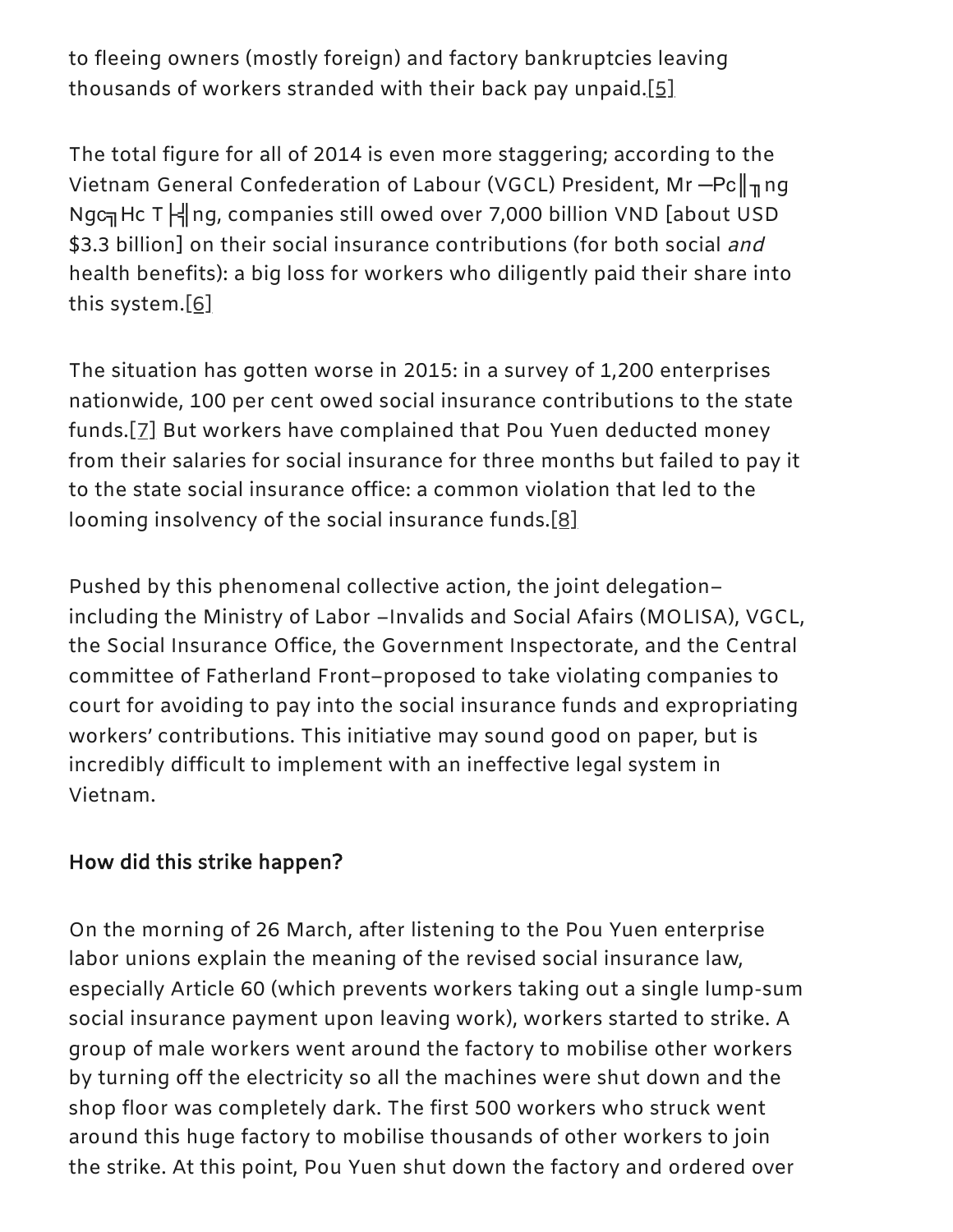80,000 workers to stop work. So, thousands of workers went outside the factory gate to participate in the strike, marching peacefully. During the following days, representatives from Binh Tan labor federation went to talk to workers, continuing to vouch for the new law. But workers refused to listen to their explanation.

For five days (26-30 March), thousands of workers took turns marching peacefully on National Route 1A–a major thoroughfare, formerly known as the Korean Highway (ха lс╗Щ - Pс | бi Н |- an), built before 1975 by the South Korean army engineer corps–completely blocking all the traffic near the freeway entrance. This effective strategy got both national and global attention. At the beginning of the march, some photos showed workers carrying banners saying: "Pou Yuen workers disagreed with the new social insurance law… Pou Yuen workers called for the elimination of the new social insurance law."

On the sixth day, I went to the site and no longer saw any banners. But the show of force was intimidating. Police presence was everywhere and prominent. I saw all types of police–traffic, special force, secret police, local militiamen, voluntary youth–blocking the gate and intersection, and surrounding the workers to reign them in.

A roving company loudspeaker in an open truck was moving in front of the gate, trying to convince workers to return to work: "Brothers and sisters, please return to the factory to work. If not, please go home with your families. Do not block the traffic on National Route 1A."

According to some newspaper reports, the police did detain some workers, perhaps those who they thought were leaders of this strike. Still, National Route 1A was blocked off and traffic had to be detoured to other side streets.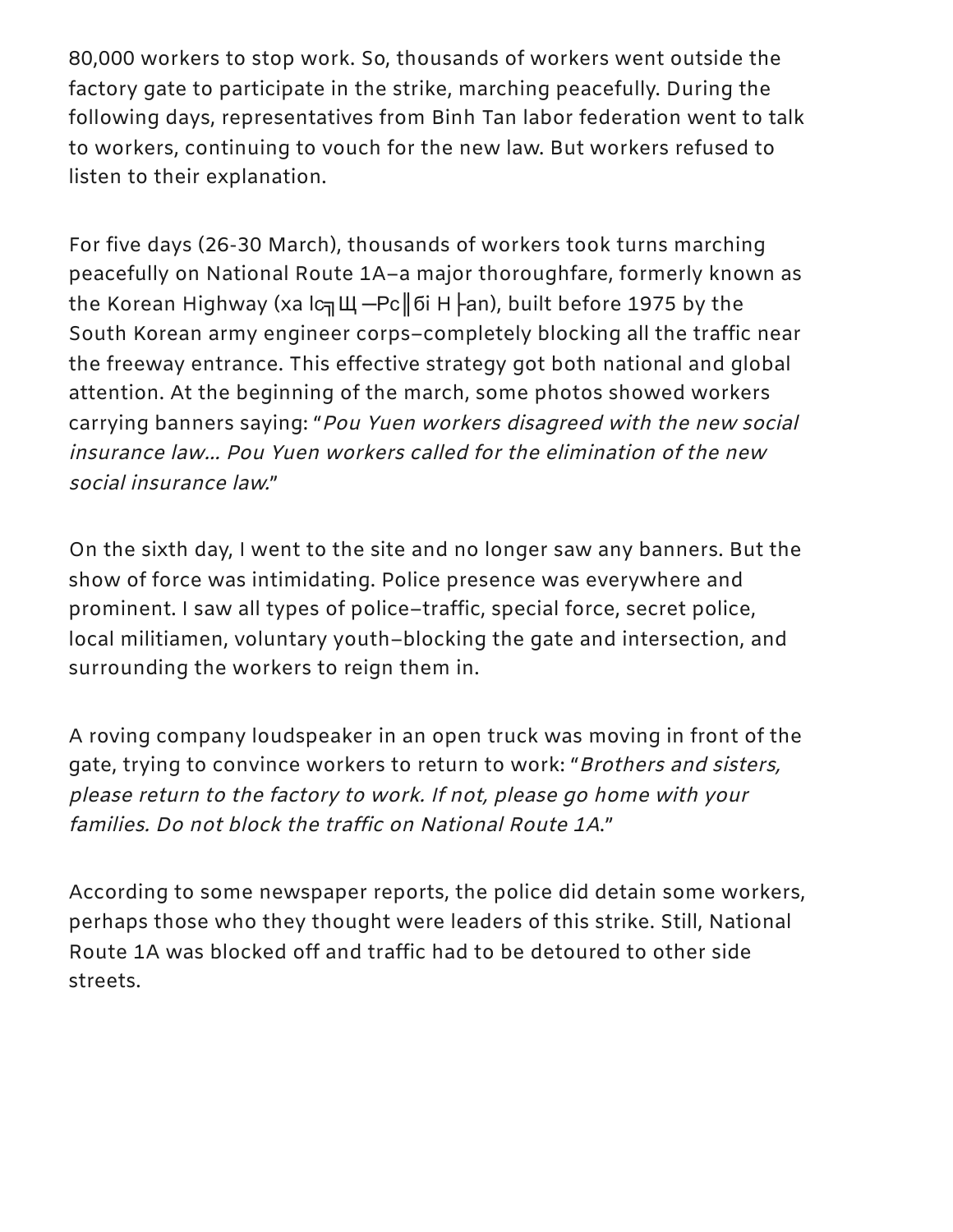

Workers demonstrated a sophisticated knowledge about the two versions of the social insurance law (2006 vs 2014). They also knew that even when the local unions explained the new social insurance law to them in March 2015, the 2006 law had already expired, de facto.

Here is why: Article 55 in the 2006 social insurance law requires a one year wait before workers can actually receive one lump-sum social insurance payments. With the 2014 law, effective on 1 January, 2016, even if workers, in March 2015, wanted to declare their preference for one lump-sum payment under the old 2006 law, they already missed the boat because the one-year wait time will take them to March 2016 when the new law would be already in effect. Strikers effectively galvanised the central level of VGCL and MOLISA to propose amendments to this 2014 law to provide options for workers: either receiving a one-time lump-sum amount when they stop working, or waiting until their retirement age to receive a full pension.

Empty promises are not enough to workers: they demanded an official document in response to their demands before they would end their strike. In one of the meetings with workers, a female worker said to state officials: "in order for the workers to have peace of mind to return to work, there must be an official document sent to all workers, clearly stating that workers can choose either taking out one lump-sum social insurance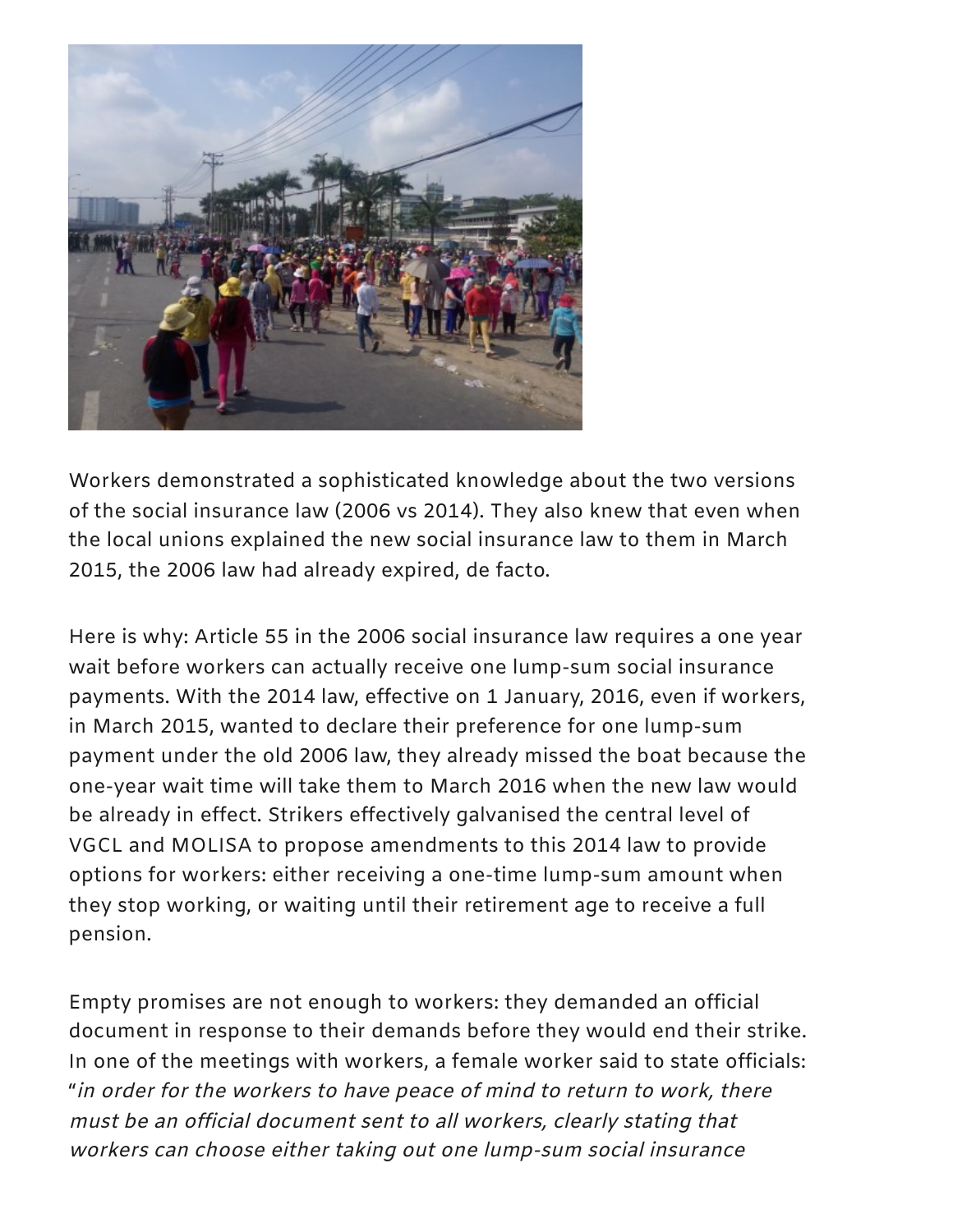<span id="page-7-0"></span>payment like before, or saving it as monthly pension when they reach their retirement age."[\[9\]](#page-14-4)

This collective message was supported by the VGCL and heeded by the Vice Minister of MOLISA (Mr Do ⊦rn Mc∥ни Diс 3p) who wrote an urgent message to the Prime Minister to propose an amendment to Article 60 of the 2014 social insurance law. This in turn led to the government's acquiescence to this request, announced publicly on 2 April, 2015.

# What were the mobilising factors? How did the strike spread beyond Pou Yuen?

<span id="page-7-1"></span>Social and cultural factors brought workers together in this collective action. Native place was one of the mobilising factors: migrants who come from the same villages and hometowns tend to stay together in rental units near the factory. $[10]$  Commuting to work is another factor. Housing in Pou Yuen area cannot accommodate 90,000 workers, so thousands of Pou Yuen workers must commute daily in hundreds of company busses between Tien Giang and Binh Tan district (a one-hour ride each way). This may explain how this strike spread to Tan Huong Industrial Park (in Tien Giang province).

<span id="page-7-3"></span><span id="page-7-2"></span>Moreover, capital is mobile: there are subsidiaries of Pou Yuen, located in Tan Huong Industrial Park; all belong to the "mother" Pou Chen Group[.\[11\]](#page-14-6) But consistent with Barbara Silver's argument, I also found that where capital goes, conflict goes[.\[12\]](#page-14-7) It is possible that Pou Yuen workers spread the word to workers in Tan Huong Industrial Park. Most workers also have mobile phones, so communication with each other is easy. There were unreported strikes outside of Pou Yuen area, such as in Tien Giang and Long An provinces several days after the Pou Yuen strike[.\[13\]](#page-14-8) Even after the Prime Minister's concession to the Pou Yuen workers' demands, strikes in Tien Giang and Long An continued for another week.  $[14]$ 

<span id="page-7-4"></span>These strikers' perseverance is heart rendering. Observing these workers– many covered their faces in masks to avoid the heat and pollution, conveniently hiding their identities–still in action on day six under the scorching heat of 37 Celsius (almost 100 degree Fahrenheit), I was deeply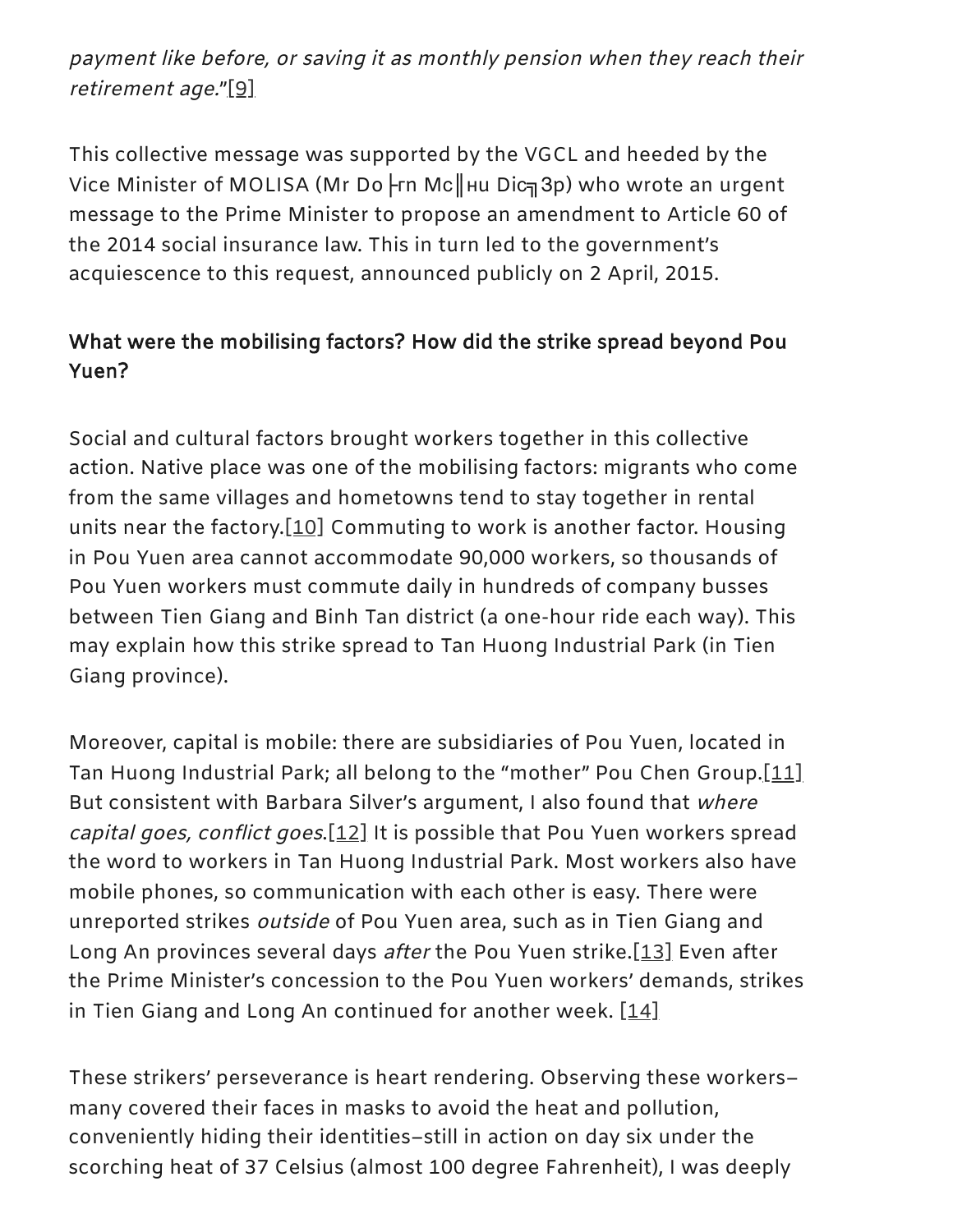moved by their strong resolution and clear sense of solidarity to take care of each other. Groups of workers distributed ice-water to their fellow workers, still with a smile on their faces, hope beaming through their eyes, with the police surrounding them. Many of these strikers commuted from Tien Giang province. It is clear that the use of mobile phones helped spread the word.



One of main causes of workers' demands for a lump-sum amount to make a living is the exploitation on the assembly-line that squeezes them to the last drop, way before the official retirement age (55 for women and 60 for men).

The experience of these workers exposes the consequences of a neoliberal system: they grow old quickly after only 20 years producing for the global market. A female worker said:

"Now, the majority of workers were very confused and concerned about the [impacts] of the new social insurance law, as well as fearing about being laid off when companies need to shore up their profits ruthlessly. We go on strike because we don't think that this policy is appropriate for poor workers. There are many reasons why we want to retire early: no one wants to stick around heavy/physically strenuous work for <sup>a</sup> long time. After reaching 40 years of age, most workers think about withdrawing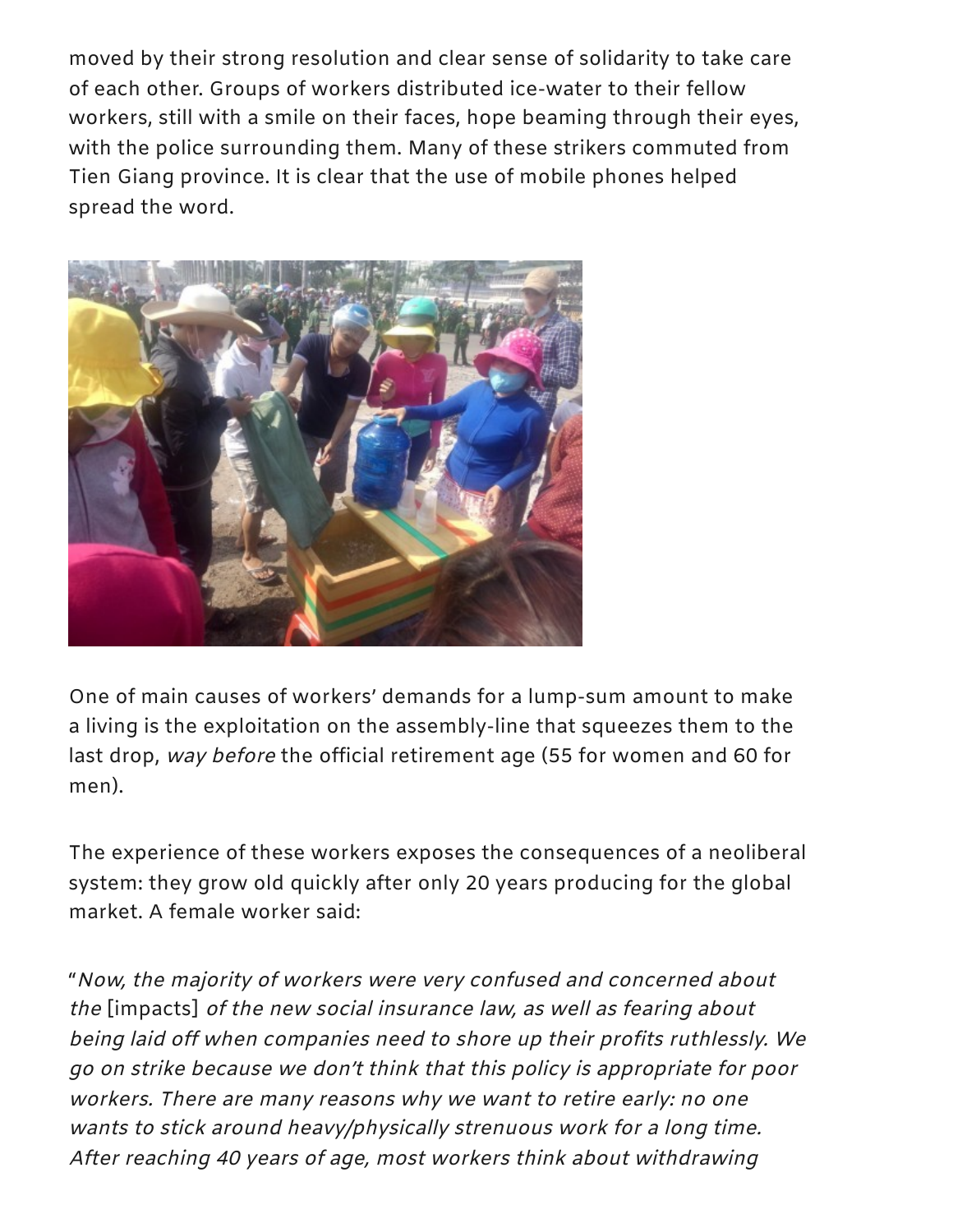social insurance payments to return to our villages to make <sup>a</sup> living. If we have to wait until [the official] retirement age to receive our pension: it is way too long!"

Most are migrant workers and many want to return to their home villages at about 40 years of age. A 33-year old female migrant worker from Nghe An–a north central province–said:

"We passionately want to be able to withdraw one lump-sum as per the old social insurance law [Article 55 in the 2006 social insurance law] because the old law is more appropriate for the majority of workers… When we grow old, we only want to live in our villages, and have not enough energy and health to travel to Ho Chi Minh City to wait and wait and wait for our social insurance payments."

An arduous cycle of work life robs these workers of their health prematurely. Here is why: wages are *not* livable, which necessitates workers to work overtime to make ends meet. Heavy work pressure and its fast pace exacts a toll on their health: physical exhaustion sets in when they reach their early 40s.

One 30 year-old female migrant worker said: "With the wage of 3.48 million VND/month [about US\$ 167], every month <sup>I</sup> pay 380,000 VND [11 per cent of her salary] to the social insurance fund. If I work for 10 more years until <sup>I</sup> reach 40, <sup>I</sup> no longer have good health [enough energy] to work. At that point, <sup>I</sup> like to take out my social insurance payment in one lump-sum so <sup>I</sup> can return to my home village to open <sup>a</sup> small shop to sell sundries. But, then, if <sup>I</sup> have to wait for <sup>15</sup> more years [55 is the official women's retirement age] to receive <sup>a</sup> monthly pension, then what do <sup>I</sup> do in this 15-year-period in order to survive?"

I heard and read about many similar laments of workers.

Workers do know that early withdrawal of their social insurance funds before their real retirement is a short-term benefit. But they have very few choices for their survival and that of their families. Most want to return to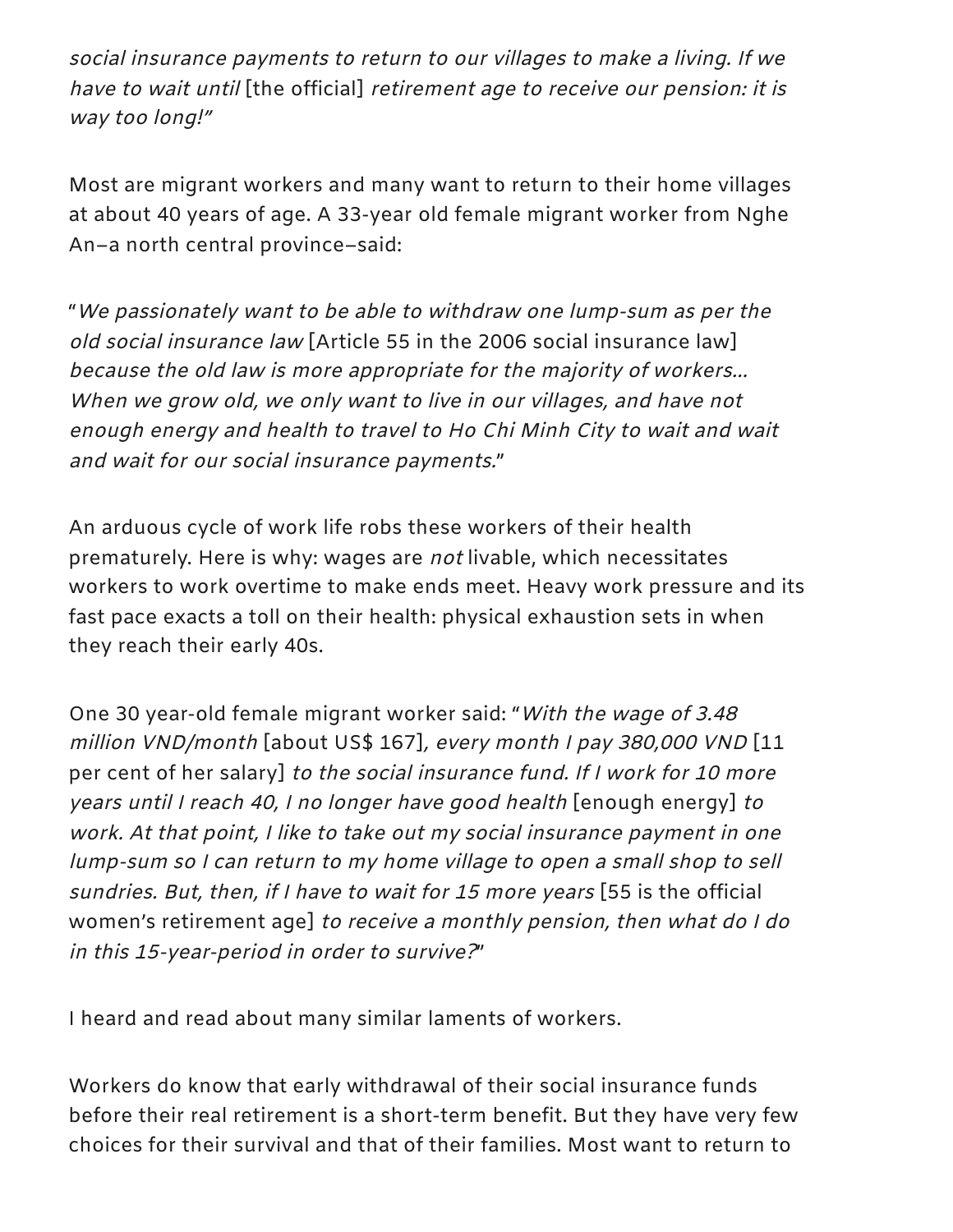their hometowns to start their own businesses there. Thus, they need to take out a lump-sum of social insurance payment, using it to set up shop. They also need to pay for family illnesses (very expensive due to a broken public healthcare system in Vietnam), to get an education or vocational training (not truly supported by an underfunded public educational system), and to invest in some means of production (such as a buffalo or farm implement, a tailoring shop, or a small plot of land for fruits and vegetables). A worker said: "The last time <sup>I</sup> withdrew my social insurance payment–about ten million VND [about US\$ 500]–to pay for my son's hospital bills. Honestly, <sup>I</sup> regretted having to do that because <sup>I</sup> like to save it up for my old age pension, but <sup>I</sup> had no choice…"

Another reason for early withdrawal is the lack of trust of management. There is a history of fleeing and recalcitrant owners and of the ineffective social insurance system that cannot protect them, as explained above. Workers cannot trust employers to pay into the social insurance system and question the solvency of the social insurance funds when they reach their retirement age. Rampant fleeing (mostly foreign) owners since 2010 and rising social insurance debts show that workers' concerns are legitimate.

Moreover, the rule of law does not have workers' interests at heart. Article 60 of the new social insurance law protects the interests of the state and management, not of workers.

A worker said: "we don't like this new law because we are worried about (not having enough) foods and clothes for our family. Our salary is not enough for our family to live. We often retire early. Most of us are direct production and manufacturing workers. So when we migrated to the cities, we all want to save up some money to buy <sup>a</sup> buffalo, <sup>a</sup> cow, <sup>a</sup> piece of land… That's why we assume that the lump-sum social insurance payment is our "savings," readily available to us when we want to withdraw it. Therefore, when we heard about the new social insurance law [not allowing a lump-sum payment], we reacted by striking."

Other workers lamented: "Very few direct production workers [manual labor] like us can work until [the official] retirement age. When returning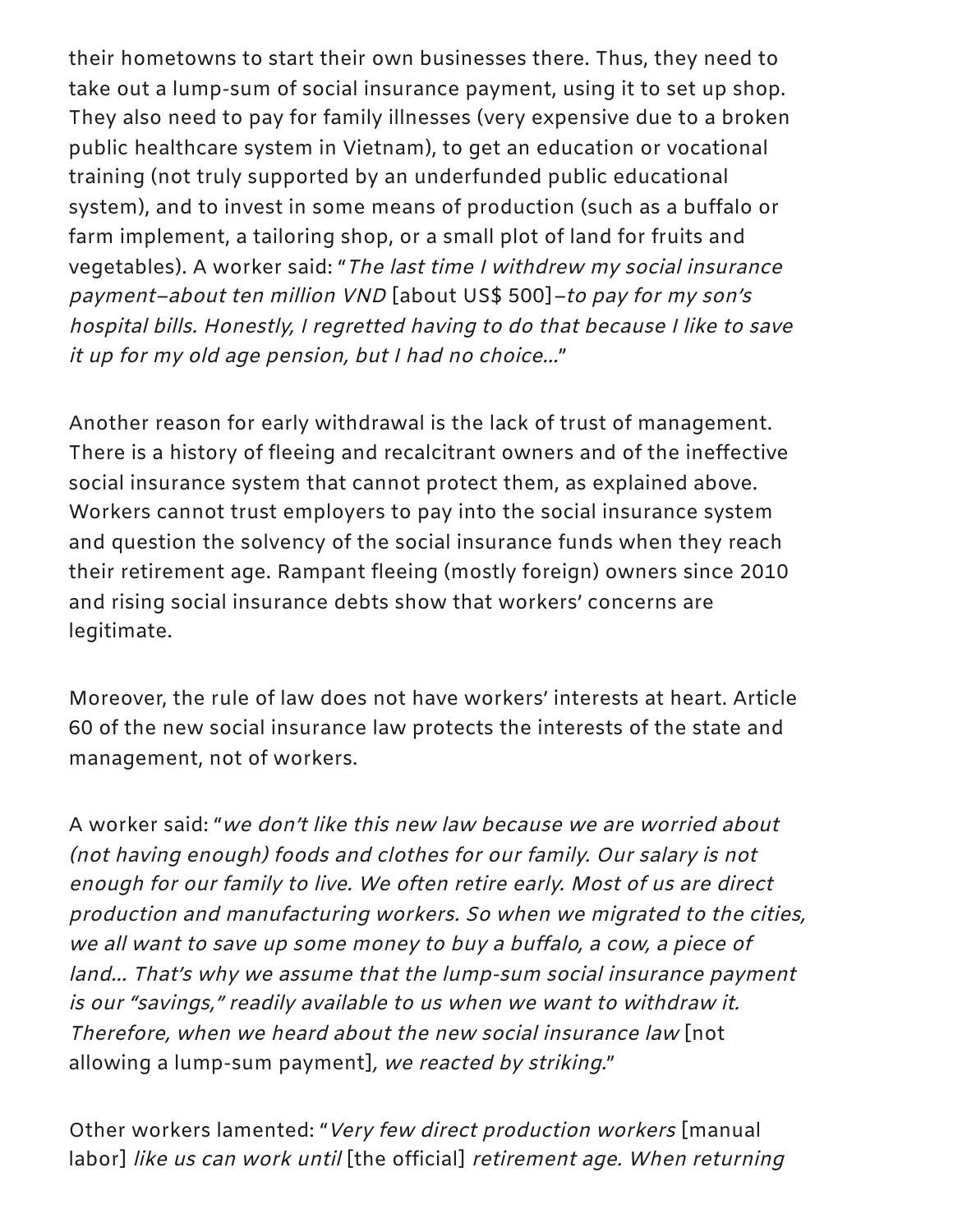to our home villages, how can we live while waiting for our monthly pension?"

These concerns reflect the general feelings of migrant workers toiling on the factory floor of these suppliers for big corporations of consumer products such as shoes, clothes, and electronics.

### **Conclusion**

This strike of more than 90,000 workers is different from previous strikes in that workers were able to sustain it for a week with effective and peaceful strategy (marching and blocking a major thoroughfare), which effectively pressured the state to amend its new social insurance policy.

While workers won a small victory, systemic problems remain. Workers are squeezed out of their youth for consumption in the Global North. They fought to seize some seed money for their survival, anticipating the vulnerabilities and uncertainties they will face in their old age. The public system may not be there to assist them.

Other troubling trends emerge related to young workers migrating to work in factories in metropolitan areas. First, migrant workers (mostly females) have become younger in the export processing zones (EPZs), industrial zones and joint-ventures: between 18 and 30 years of age. Second, this increase in the supply of young Vietnamese workers means that they leave school earlier, resulting in very few marketable skills upon their leaving factory work[.\[15\]](#page-14-9)

<span id="page-11-0"></span>Long-term problems remain. The Vietnamese society ends up paying for these poor workers' social insurance and health care when they get to their retirement age. These workers are bound to face vulnerabilities, including fatigue from excessive work, poor health, lack of proper education and marketable skills, and a disconnection from the social insurance system, not of their own making.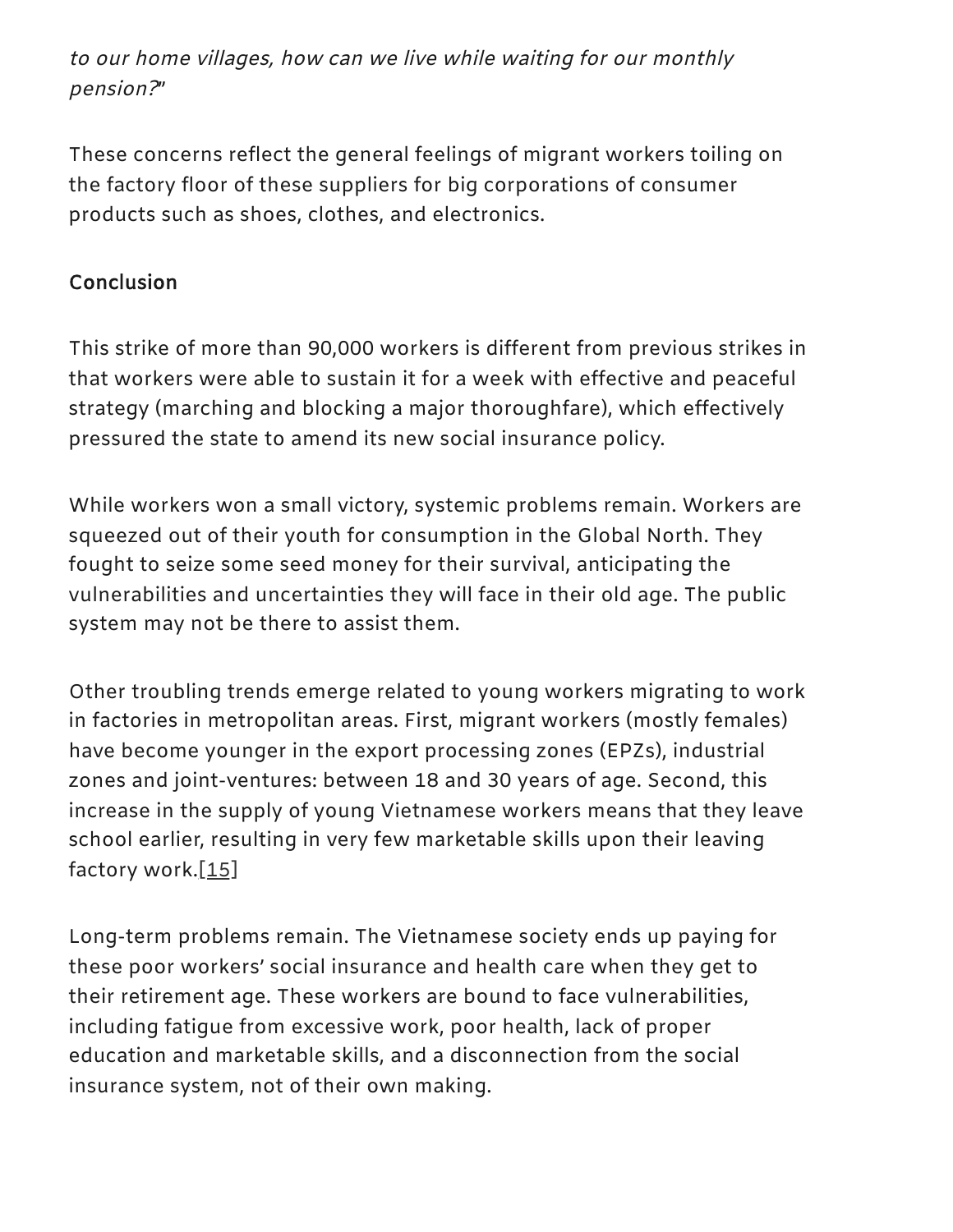In a sense, the Vietnamese society has been subsidising the owners/capitalists. The rule of law is in alliance with management's interests (with unpunished violations of not fulfilling social insurance responsibility to their workers) and the state's interests (due to the looming insolvency of the social insurance system), at the expense of the workers in the long term. The promised amendment only happened as a response to worker solidarity. Workers had pushed the envelope, but their gain is only short term. It remains to be seen whether the VGCL initiative to incriminate management violations has any "teeth" to replenish the badly underfunded social insurance funds to do justice to workers' hard work and contributions, for their long term well-being.

There is one bright light in this new labor development. In the literature of labor movements, I found a new twist in the case of Vietnam: cultural bonding has engendered a rise of dynamic labor movements in which workers' bargaining power and organising skills–based on direct action such as this one-week strike of more than 90,000 workers–can disrupt the flow of production, raising the vulnerability of capital.

But as responsible and conscientious consumers outside of Vietnam, how can we break this vicious cycle of poverty and exploitation, allowing the workers to move into a decent, sustainable and secure life? The answer lies in our conscious actions to hold the key stakeholders–in the global supply chains–responsible to these poor workers.

In particular, we need to demand *transparency databases* which can report on specific violating stakeholders who do not comply with basic labor standards. Shoe brands–such as Adidas, Nike, Converse, Timberland, New Balance and retail stores (such as Ikea)–who buy products from Pou Yuen should fulfil their *corporate social responsibility* to workers. This can be done by pressuring their vendors (such as the Pou Chen Group) who have tremendous power over their suppliers (such as Pou Yuen shoe factory in Binh Tan District and their subsidiaries in Tien Giang Province) to demand their mandatory contributions to the Vietnamese social insurance funds.

Ultimately, the brands and the vendors can re-allocate a small percentage of their profit margins to make a big difference in workers' lives: by raising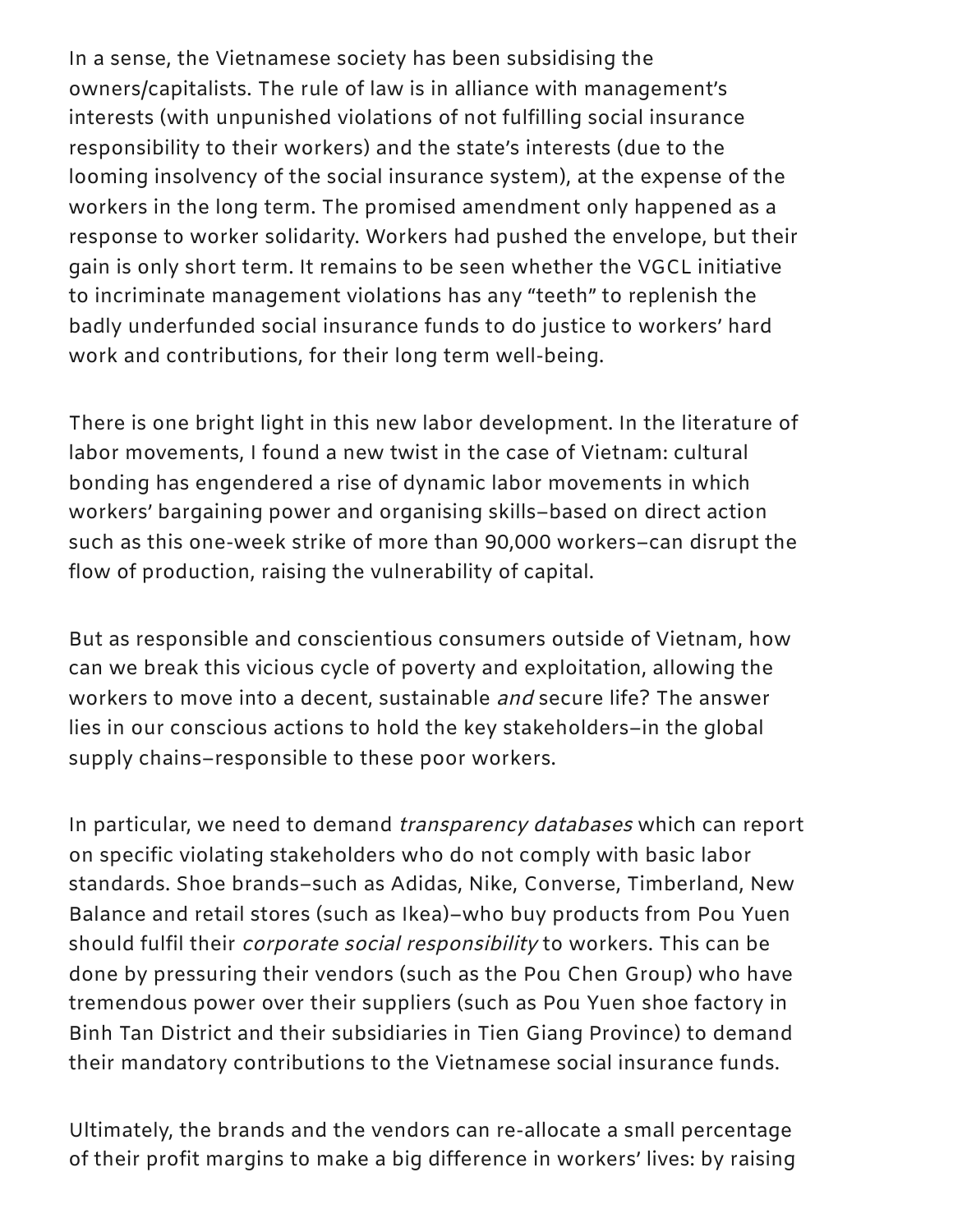their wages to livable levels–above the minimum wage–and reflecting the high costs of living in the cities. It is within their power to discipline their suppliers if they fail to contribute their parts to the social insurance funds for the workers.

The state can do its part by firmly disciplining companies that shirk their social insurance contributions and expropriate workers' contributions, and by truly enforcing their rule of law to prevent fleeing owners. The unions can strengthen their bargaining and organiding skills by joining forces with local and global NGOs to truly represent worker rights and interests.

The systematic problems have severe long-term impacts on Vietnamese society. And the stakes are too high for all involved to keep the status quo.

# Angie Ngoc Tran is Professor of Political Economy, at California State University, Monterey Bay.

References:

<span id="page-13-0"></span>[\[1\]](#page-2-0) See Angie Ngoc Tran, Ties That Bind: Cultural Identity, Class and Law in Flexible Labor Resistance in Vietnam, Southeast Asia Program (SEAP), Cornell University Press, 2013

<span id="page-13-1"></span>[\[2\]](#page-2-1) Vietnamese workers on strike: an interview with Angie Ngoc Tran, 23 June 2014: http://newsletter.cineresie.info/2014/06/23/vietnameseworkers-on-strike-an-interview-with-angie-tran-ngoc/

<span id="page-13-2"></span>[\[3\]](#page-2-2) Mike Flanagan, "Factory strike exposes Vietnam worker vulnerability," Just-Style, April 10, 2015. He was also incorrect to claim that Article 60 limitation did not exist in the 2014 draft. Please read the rest of this article.

<span id="page-13-3"></span>[\[4\]](#page-3-0) It is cited in: "Vietnam Factory Workers in Rare Strike to Protest New Insurance Law." 2015-03-31, http://www.rfa.org/english/news/vietnam/strike-03312015162305.html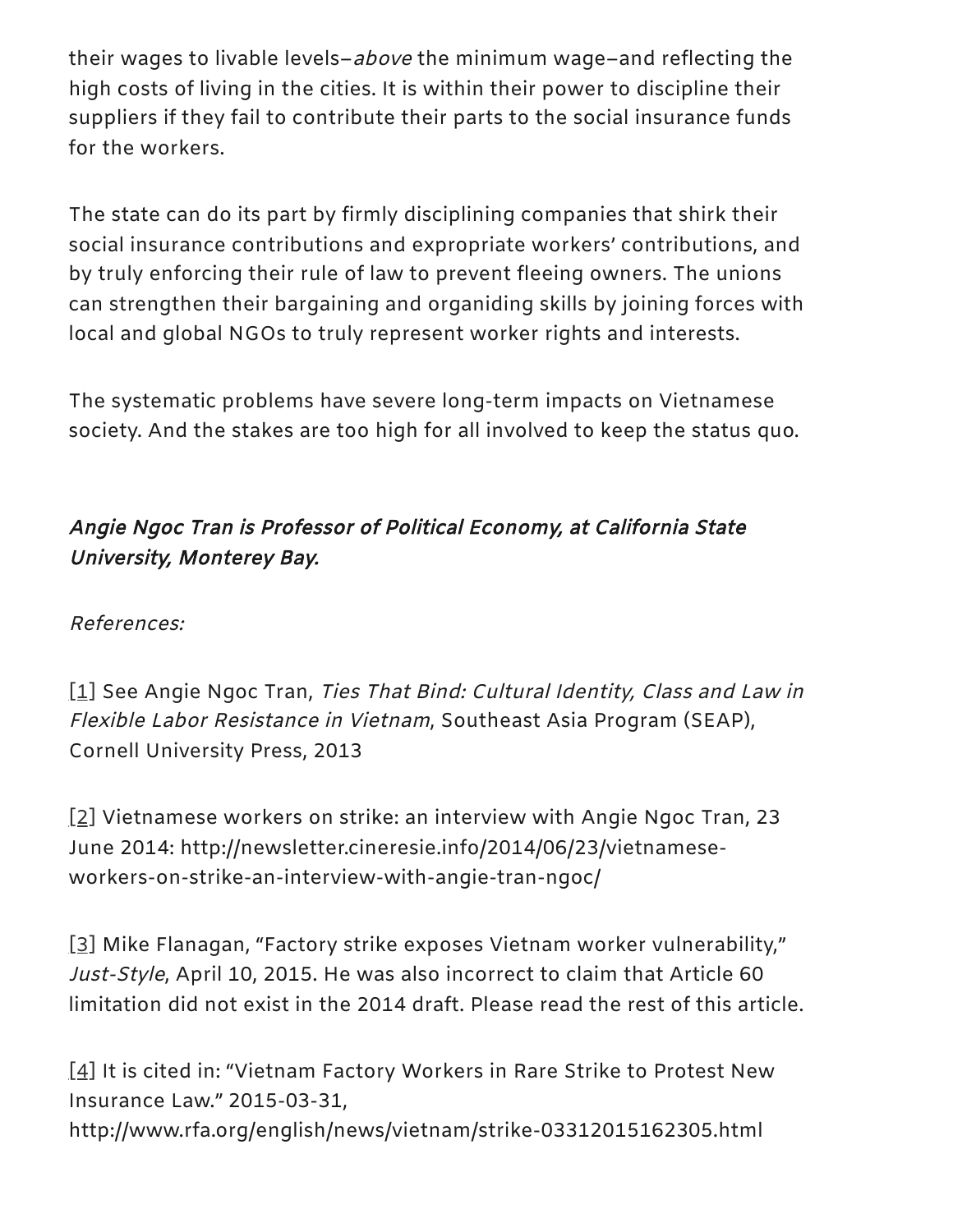<span id="page-14-0"></span>[\[5\]](#page-4-0) http://bhxhtphcm.gov.vn/chi-tiet-tin-tuc/656/tong-so-no-bhxh-ca-nuocla-5500-ti-dong/

<span id="page-14-1"></span>[\[6\]](#page-4-1) http://nld.com.vn/cong-doan/de-xuat-dua-toi-tron-dong-bhxh-vao-luat-20150408220551515.htm

<span id="page-14-2"></span>[\[7\]](#page-4-2) D. Cuong, "Chua Lang Nghe Y Kien Cua Nguoi Lao Dong," Tuoi Tre, April 11, 2015. Another article in Thanh Nien states that in 2014 the state inspectorate team found that 100% of 1,261 enterprises inspected owed social and health insurance, amounted to over 1,440 billion VND. T.H. "100% Doanh Nghiep Duoc Thanh Tra Deu Sai Pham ve Bao Hiem Xa Hoi," Thanh Nien, April 9, 2015.

<span id="page-14-3"></span>[\[8\]](#page-4-3) Vietnam Factory Workers in Rare Strike to Protest New Insurance Law, 2015-03-31, http://www.rfa.org/english/news/vietnam/strike-03312015162305.html

<span id="page-14-4"></span>[\[9\]](#page-7-0) All workers' quotes are from various newspapers, such as Lao Dong, Tuoi Tre, Thanh Nien, and Nguoi Lao Dong.

<span id="page-14-5"></span>[\[10\]](#page-7-1) This is consistent with my overarching argument in *Ties That Bind*, 2013.

<span id="page-14-6"></span>[\[11\]](#page-7-2) On the Pou Chen Group website, it says: "In 2011, the Group established its shoe factories in Tay Ninh and Tien Giang." <http://www.pouchen.com/index.php/en/about/locations>

<span id="page-14-7"></span>[\[12\]](#page-7-3) Beverly Silver, Forces of Labor: Workers' Movements and Globalization Since <sup>1870</sup>. Cambridge, New York: Cambridge University Press. 2003.

<span id="page-14-8"></span>[\[14\]](#page-7-4) There was also a strike in Ching Luh factory in Long An, but it was not reported. There were strikes in this factory in the past.

<span id="page-14-9"></span>[\[15\]](#page-11-0) Please see Angie Ngoc Tran and Irene N  $\nvdash$  rlund: "Globalization, industrialization, and labor markets in Vietnam," in Journal of the Asia Pacific Economy, Volume 20, Issue 1, 2015, Special Issue: Globalization,